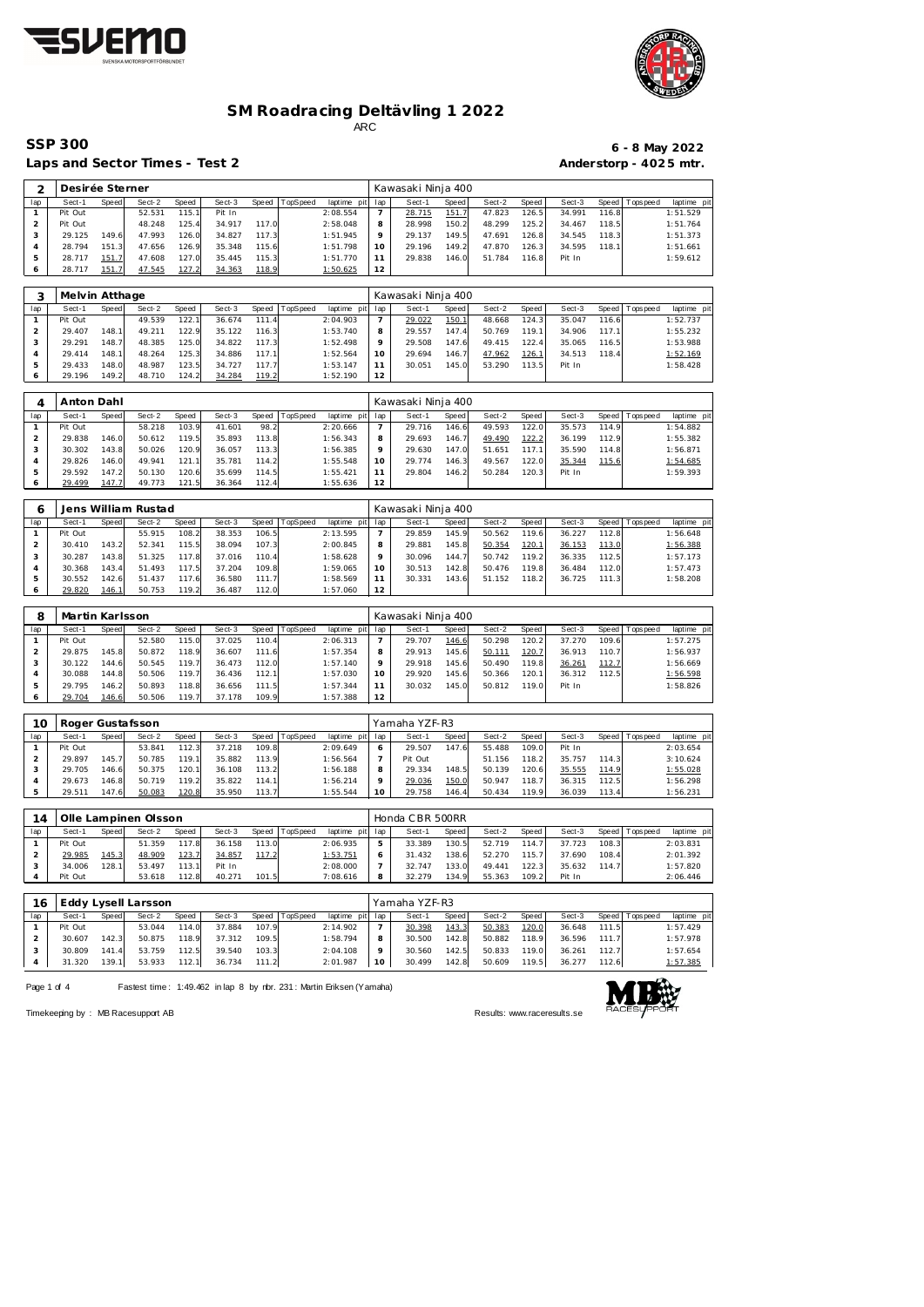



# **SM Roadracing Deltävling 1 2022**

ARC

| <b>SSP 300</b>                 | 6 - 8 May 2022         |
|--------------------------------|------------------------|
| Laps and Sector Times - Test 2 | Anderstorp - 4025 mtr. |

| 20 |        | Tobias Pedersen |        |       |        |       |          |     | Kawasaki Ninja 400 |       |        |       |        |       |          |
|----|--------|-----------------|--------|-------|--------|-------|----------|-----|--------------------|-------|--------|-------|--------|-------|----------|
|    |        |                 |        |       |        |       |          |     |                    |       |        |       |        |       |          |
|    | 30.584 | 142.4           | 50.882 | 118.9 | 36.797 | 111.0 | 1:58.263 | 1 C |                    |       |        |       |        |       |          |
|    | 30.525 | 142.7           | 50.750 | 119.2 | 37.453 | 109.1 | 1:58.728 |     | 30.949             | 140.7 | 50.744 | 119.2 | 36.153 | 113.0 | 1:57.846 |

| iav | əeci-i  | <b>SDEED</b> | Sect-Z | <b>SDE EQ</b> | əect-ə | opeeg | i upo pee u | iapune piu iap |    | əeci-  | opeeg | oeci-∠ | SDE BUIL | oeci-s | SDE BUIL | l ODS Dee G | laptime pit |
|-----|---------|--------------|--------|---------------|--------|-------|-------------|----------------|----|--------|-------|--------|----------|--------|----------|-------------|-------------|
|     | Pit Out |              | 54.005 | 112.0         | 38.599 | 105.9 |             | 2:13.706       |    | 29.151 | 149.4 | 49.479 | 122.2    | 36.142 | 113.1    |             | 1:54.772    |
|     | 29.916  | 145.6        | 51.245 | 118.0         | 36.900 | 110.7 |             | 1:58.061       |    | 28.936 | 150.5 | 49.726 | 121      | 36.306 | 112.5    |             | 1:54.968    |
|     | 29.565  | 147.3        | 50.736 | 119.2         | 36.576 | 111.7 |             | 1:56.877       |    | 29.571 | 147.3 | 49.665 | 121.8    | 36.014 | 113.5    |             | 1:55.250    |
|     | 29.392  | 148.2        | 49.674 | 121.8         | 36.597 | 111.6 |             | 1:55.663       |    | 29.529 | 147.5 | 49.639 | 121.8    | 36.292 | 112.6    |             | 1:55.460    |
|     | 29.576  | 147.3        | 50.098 | 120.7         | 36.012 | 113.5 |             | 1:55.686       |    | 29.537 | 147.5 | 50.813 | 119.0    | 36.432 | 112.2    |             | 1:56.782    |
|     | 29.333  | 148.5        | 49.784 | 121.51        | 36.206 | 112.9 |             | 1:55.323       | 12 |        |       |        |          |        |          |             |             |

| 23  | Edvin Röjerås |       |        |       |        |       |          |                 |         | Kawasaki Ninja 400 |       |        |       |        |              |                 |             |
|-----|---------------|-------|--------|-------|--------|-------|----------|-----------------|---------|--------------------|-------|--------|-------|--------|--------------|-----------------|-------------|
| lap | Sect-1        | Speed | Sect-2 | Speed | Sect-3 | Speed | TopSpeed | laptime<br>pitl | lap     | Sect-1             | Speed | Sect-2 | Speed | Sect-3 |              | Speed Tops peed | laptime pit |
|     | Pit Out       |       | 48.262 | 125.3 | 35.290 | 115.8 |          | 2:04.326        |         | 29.788             | 146.2 | 48.750 | 124.1 | 33.813 | 120.8        |                 | 1:52.351    |
|     | 29.349        | 148.4 | 47.411 | 127.6 | 33.703 | 121.2 |          | 1:50.463        | 8       | 29.558             | 147.4 | 49.072 | 123.2 | 34.066 | 119.9        |                 | 1:52.696    |
|     | 29.275        | 148.8 | 47.465 | 127.4 | 33.709 | 121.2 |          | 1:50.449        | $\circ$ | 29.620             | 147.1 | 47.400 | 127.6 | 33.808 | 120.9        |                 | 1:50.828    |
| 4   | 29.249        | 148.9 | 47.337 | 127.8 | 33.609 | 121.6 |          | 1:50.195        | 10      | 29.675             | 146.8 | 47.325 | 127.8 | 33.582 | <u>121.7</u> |                 | 1:50.582    |
|     | 29.461        | 147.9 | 47.026 | 128.6 | 33.926 | 120.4 |          | 1:50.413        |         | 29.768             | 146.3 | 47.486 | 127.4 | Pit In |              |                 | 1:49.962    |
|     | 29.245        | 148.9 | 47.053 | 128.5 | 33.619 | 121.5 |          | 1:49.917        | 12      |                    |       |        |       |        |              |                 |             |

| 24  | Joachim Selinder |       |        |       |        |       |                 |                |     | Kawasaki Ninja 400 |       |        |       |        |       |                 |             |
|-----|------------------|-------|--------|-------|--------|-------|-----------------|----------------|-----|--------------------|-------|--------|-------|--------|-------|-----------------|-------------|
| lap | Sect-1           | Speed | Sect-2 | Speed | Sect-3 | Speed | <b>TopSpeed</b> | laptime<br>pit | lap | Sect-1             | Speed | Sect-2 | Speed | Sect-3 |       | Speed Tops peed | laptime pit |
|     | Pit Out          |       | 54.878 | 110.2 | 39.392 | 103.7 |                 | 2:17.417       |     | 28.933             | 150.6 | 49.093 | 123.2 | 34.584 | 118.1 |                 | 1:52.610    |
|     | 29.976           | 145.3 | 49.442 | 122.3 | 35.206 | 116.1 |                 | 1:54.624       |     | 28.831             | 151   | 47.507 | 127.3 | 34.121 | 119.8 |                 | 1:50.459    |
|     | 29.416           | 148.1 | 48.943 | 123.6 | 34.686 | 117.8 |                 | 1:53.045       | 8   | 29.055             | 149.9 | 47.704 | 126.8 | 34.069 | 119.9 |                 | 1:50.828    |
|     | 29.180           | 149.3 | 48.664 | 124.3 | 34.730 | 117.7 |                 | 1:52.574       |     | 29.287             | 148.7 | 48.107 | 125.7 | 34.050 | 120.0 |                 | 1:51.444    |
|     | 29.128           | 149.5 | 48.205 | 125.5 | 34.265 | 119.2 |                 | 1:51.598       |     | 29.277             | 148.8 | 48.949 | 123.6 | Pit In |       |                 | 2:02.856    |

| 29  | Emma Hellström |       |                |       |        |      |                |                 |         | <b>KTM RC 390</b> |       |        |       |        |       |                 |             |
|-----|----------------|-------|----------------|-------|--------|------|----------------|-----------------|---------|-------------------|-------|--------|-------|--------|-------|-----------------|-------------|
| lap | Sect-1         | Speed | Sect-2         | Speed | Sect-3 |      | Speed TopSpeed | laptime pit lap |         | Sect-1            | Speed | Sect-2 | Speed | Sect-3 |       | Speed Tops peed | laptime pit |
|     | Pit Out        |       | 1:04.752       | 93.4  | 45.119 | 90.6 |                | 2:34.948        | 6       | 32.804            | 132.8 | 58.723 | 103.0 | 41.409 | 98.7  |                 | 2:12.936    |
|     | 34.483         |       | 126.3 1:02.139 | 97.3  | Pit In |      |                | 2:17.867        |         | 32.641            | 133.5 | 58.561 | 103.3 | 41.327 | 98.9  |                 | 2:12.529    |
|     | Pit Out        |       | 1:00.944       | 99.2  | 42.755 | 95.6 |                | 2:50.712        | 8       | 32.799            | 132.8 | 57.851 | 104.5 | 41.186 | 99.2  |                 | 2:11.836    |
|     | 33.480         | 130.1 | 59.857         | 101.0 | 41.967 | 97.4 |                | 2:15.304        | $\circ$ | 32.758            | 133.0 | 58.897 | 102.7 | 40.506 | 100.9 |                 | 2:12.161    |
|     | 32.940         | 132.2 | 59.017         | 102.5 | 41.699 | 98.0 |                | 2:13.656        | 10      |                   |       |        |       |        |       |                 |             |

| 31  | Dennis Binnås |       |        |       |        |       |          |                |         | Kawasaki Ninja 300 |       |        |        |        |       |                |             |
|-----|---------------|-------|--------|-------|--------|-------|----------|----------------|---------|--------------------|-------|--------|--------|--------|-------|----------------|-------------|
| lap | Sect-1        | Speed | Sect-2 | Speed | Sect-3 | Speed | TopSpeed | laptime<br>pit | lap     | Sect-1             | Speed | Sect-2 | Speed  | Sect-3 |       | Speed Topspeed | laptime pit |
|     | Pit Out       |       | 57.090 | 105.9 | 41.333 | 98.9  |          | 2:18.162       |         | 31.012             | 140.5 | 55.149 | 109.7  | Pit In |       |                | 2:05.691    |
|     | 31.373        | 138.8 | 53.560 | 112.9 | 39.412 | 103.7 |          | 2:04.345       |         | Pit Out            |       | 56.785 | 106.5  | 40.325 | 101.3 |                | 2:45.409    |
|     | 31.025        | 140.4 | 53.807 | 112.4 | 39.543 | 103.3 |          | 2:04.375       | 8       | 31.541             | 138.7 | 55.566 | 108.8  | 40.802 | 100.1 |                | 2:07.909    |
|     | 31.294        | 139.2 | 54.747 | 110.5 | 40.108 | 101.9 |          | 2:06.149       | $\circ$ | 31.555             | 138.0 | 54.769 | 110.41 | 40.444 | 101.0 |                | 2:06.768    |
|     | .119<br>31.   | 140.0 | 55.196 | 109.6 | 40.077 | 102.0 |          | 2:06.392       | 10      | 31.339             | 139.0 | 56.160 | 107.7  | 39.907 | 102.4 |                | 2:07.406    |

| 39  | Johan Forsman |       |        |       |        |       |          |                 |         |        |       |        |       |        |       |                 |             |
|-----|---------------|-------|--------|-------|--------|-------|----------|-----------------|---------|--------|-------|--------|-------|--------|-------|-----------------|-------------|
| lap | Sect-1        | Speed | Sect-2 | Speed | Sect-3 | Speed | TopSpeed | laptime pit lap |         | Sect-1 | Speed | Sect-2 | Speed | Sect-3 |       | Speed Tops peed | laptime pit |
|     | Pit Out       |       | 53.128 | 113.8 | 36.157 | 113.0 |          | 2:11.694        |         | 29.724 | 146.5 | 50.491 | 119.8 | 35.469 | 115.2 |                 | 1:55.684    |
|     | 30.088        | 144.8 | 51.954 | 116.4 | 35.837 | 114.0 |          | 1:57.879        | 8       | 30.313 | 143.7 | 51.394 | 117.7 | 35.439 | 115.3 |                 | 1:57.146    |
|     | 30.131        | 144.6 | 51.091 | 118.4 | 35.971 | 113.6 |          | 1:57.193        | $\circ$ | 29.769 | 146.3 | 50.062 | 120.8 | 35.613 | 114.7 |                 | 1:55.444    |
|     | 30.143        | 144.5 | 50.812 | 119.0 | 35.745 | 114.3 |          | 1:56.700        | 10      | 30.059 | 144.9 | 50.621 | 119.5 | 35.031 | 116.6 |                 | 1:55.711    |
|     | 29.748        | 146.4 | 51.044 | 118.5 | 35.279 | 115.8 |          | 1:56.071        | 11      | 30.942 | 140.8 | 52.971 | 114.2 | Pit In |       |                 | 1:59.586    |
|     | 29.970        | 145.3 | 50.865 | 118.9 | 36.032 | 113.4 |          | 1:56.867        | 12      |        |       |        |       |        |       |                 |             |

| 44  | Calle Eklund |       |        |       |        |       |          |                 |    | Kawasaki Ninja 400 |       |        |       |        |       |                 |             |
|-----|--------------|-------|--------|-------|--------|-------|----------|-----------------|----|--------------------|-------|--------|-------|--------|-------|-----------------|-------------|
| lap | Sect-1       | Speed | Sect-2 | Speed | Sect-3 | Speed | TopSpeed | laptime pit lap |    | Sect-1             | Speed | Sect-2 | Speed | Sect-3 |       | Speed Tops peed | laptime pit |
|     | Pit Out      |       | 54.258 | 111.5 | 38.818 | 105.3 |          | 2:15.119        |    | 30.424             | 143.2 | 51.808 | 116.7 | 37.306 | 109.5 |                 | 1:59.538    |
|     | 30.699       | 141.9 | 52.968 | 114.2 | 39.022 | 104.7 |          | 2:02.689        |    | 30.066             | 144.9 | 51.994 | 116.3 | 37.296 | 109.6 |                 | 1:59.356    |
|     | 30.381       | 143.4 | 52.334 | 115.6 | 37.757 | 108.2 |          | 2:00.472        | 8  | 30.317             | 143.7 | 51.585 | 117.2 | 36.922 | 110.7 |                 | 1:58.824    |
|     | 30.679       | 142.0 | 52.847 | 114.4 | 37.630 | 108.6 |          | 2:01.156        |    | 30.381             | 143.4 | 51.430 | 117.6 | 37.636 | 108.6 |                 | 1:59.447    |
|     | 30.199       | 144.2 | 52.028 | 116.2 | 37.612 | 108.6 |          | 1:59.839        | 10 | 30.334             | 143.6 | 52.917 | 114.3 | Pit In |       |                 | 1:57.681    |
|     |              |       |        |       |        |       |          |                 |    |                    |       |        |       |        |       |                 |             |

| 46  | Ty Henriksen |       |        |       |        |       |                |                 | Kawasaki Ninja 400 |         |        |         |        |       |                 |             |
|-----|--------------|-------|--------|-------|--------|-------|----------------|-----------------|--------------------|---------|--------|---------|--------|-------|-----------------|-------------|
| lap | Sect-1       | Speed | Sect-2 | Speed | Sect-3 |       | Speed TopSpeed | laptime pit lap | Sect-1             | Speed I | Sect-2 | Speed I | Sect-3 |       | Speed Tops peed | laptime pit |
|     | Pit Out      |       | 49.545 | 122.1 | 35.219 | 116.0 |                | 2:00.688        | 29.524             | 147.5   | 49.168 | 123.0   | 35.243 | 115.9 |                 | 1:53.935    |
|     | 29.164       | 149.4 | 48.845 | 123.8 | 34.988 | 116.8 |                | 1:52.997        | 29.223             | 149.1   | 48.786 | 124.0   | 35.027 | 116.7 |                 | 1:53.036    |
|     |              |       |        |       |        |       |                |                 |                    |         |        |         |        |       |                 |             |

Page 2 of 4 Fastest time: 1:49.462 in lap 8 by rbr. 231: Martin Eriksen (Yamaha)



Timekeeping by : MB Racesupport AB Results:<www.raceresults.se>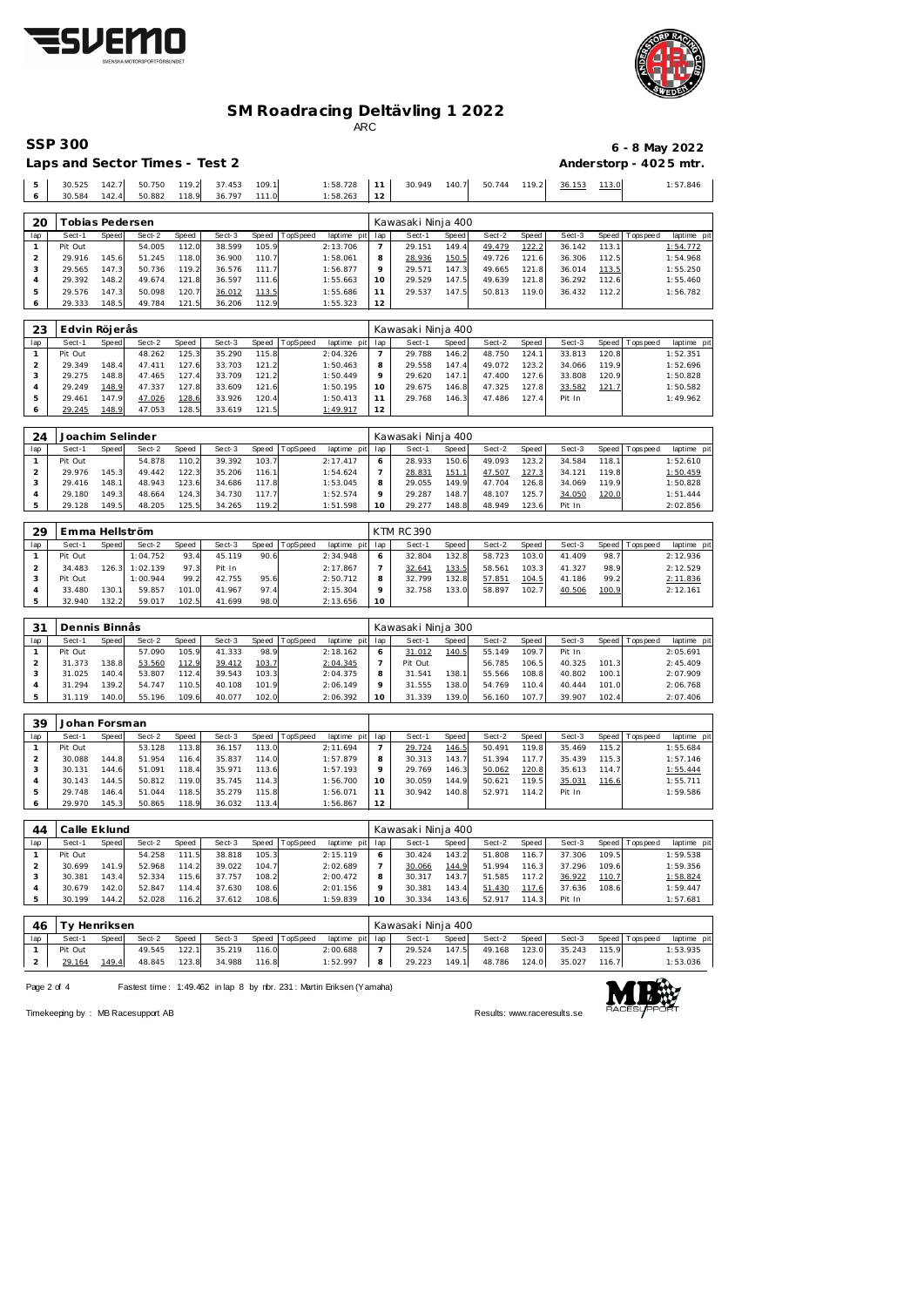



### **SM Roadracing Deltävling 1 2022** ARC

| <b>SSP 300</b>                 | 6 - 8 May 2022         |
|--------------------------------|------------------------|
| Lans and Sector Times - Test 2 | Anderstorn $.4025$ mtr |

|    | Laps and Sector Times - Test 2 |       |                           |                     |       |                 |                                                     |       |              |                           | Anderstorp - 4025 mtr. |
|----|--------------------------------|-------|---------------------------|---------------------|-------|-----------------|-----------------------------------------------------|-------|--------------|---------------------------|------------------------|
|    | 29.478 147.8                   |       | 48.695 124.2 36.627 111.6 |                     |       |                 | $1:54.800$ 9 29.310 148.6 48.684 124.2 34.904 117.1 |       |              |                           | 1:52.898               |
|    | 29.307                         | 148.6 |                           | 48.558 124.6 35.301 | 115.7 | $1:53.166$ 10   | 29.327                                              | 148.5 | 49.024 123.4 | 35.270 115.8              | 1:53.621               |
| 5. | 29.306                         | 148.6 | 48.960                    | 123.5 35.224        | 116.0 | $1:53.490$ 11   | 29.615 147.1                                        |       |              | 48.559 124.5 34.969 116.8 | 1:53.143               |
|    | 29.168                         | 149.3 |                           | 49.202 122.9 35.212 | 116.0 | $1:53.582$   12 | 29.680 146.8                                        |       | 53.254       | 113.6 Pit In              | 1:59.323               |

| 48  |         |       | Charlotta Källbäck |       |        |       |                |                 |   | Yamaha YZF-R3 |              |        |       |        |       |                 |             |
|-----|---------|-------|--------------------|-------|--------|-------|----------------|-----------------|---|---------------|--------------|--------|-------|--------|-------|-----------------|-------------|
| lap | Sect-1  | Speed | Sect-2             | Speed | Sect-3 |       | Speed TopSpeed | laptime pit lap |   | Sect-1        | <b>Speed</b> | Sect-2 | Speed | Sect-3 |       | Speed Tops peed | laptime pit |
|     | Pit Out |       | 59.934             | 100.9 | 40.269 | 101.5 |                | 2:23.748        | 5 | 31.345        | 139.0        | 55.843 | 108.3 | 39.709 | 102.9 |                 | 2:06.897    |
|     | 32.776  | 132.9 | 56.421             | 107.2 | 39.337 | 103.9 |                | 2:08.534        | 6 | 31.370        | 138.9        | 55.315 | 109.3 | 38.832 | 105.2 |                 | 2:05.517    |
|     | 31.457  | 138.5 | 55.537             | 108.9 | 40.683 | 100.4 |                | 2:07.677        |   | 31.456        | 138.51       | 55.398 | 109.2 | Pit In |       |                 | 2:14.053    |
|     | 31.574  | 138.0 | 56.557             | 106.9 | 39.245 | 104.1 |                | 2:07.376        | 8 |               |              |        |       |        |       |                 |             |

| 49  | Emil Tägtlund |       |        |       |        |       |          |                |     | Yamaha Yzf-R3 |       |        |       |        |       |                 |             |
|-----|---------------|-------|--------|-------|--------|-------|----------|----------------|-----|---------------|-------|--------|-------|--------|-------|-----------------|-------------|
| lap | Sect-1        | Speed | Sect-2 | Speed | Sect-3 | Speed | TopSpeed | laptime<br>pit | lap | Sect-1        | Speed | Sect-2 | Speed | Sect-3 |       | Speed Tops peed | laptime pit |
|     | Pit Out       |       | 52.400 | 115.4 | 35.935 | 113.7 |          | 2:10.633       |     | 28.726        | 151.6 | 47.522 | 127.3 | 34.108 | 119.8 |                 | 1:50.356    |
|     | 29.372        | 148.3 | 48.374 | 125.0 | 34.418 | 118.7 |          | 1:52.164       | 8   | 28.695        | 151.8 | 47.848 | 126.4 | 34.238 | 119.3 |                 | 1:50.781    |
|     | 28.648        | 152.1 | 48.184 | 125.5 | 34.922 | 117.0 |          | 1:51.754       |     | 28.902        | 150.7 | 49.216 | 122.9 | Pit In |       |                 | 1:56.028    |
|     | 28.878        | 150.8 | 47.645 | 126.9 | 34.220 | 119.4 |          | 1:50.743       | 10  | Pit Out       |       | 48.816 | 123.9 | 34.210 | 119.4 |                 | 3:31.166    |
|     | 28.566        | 152.5 | 48.684 | 124.2 | 34.019 | 120.1 |          | 1:51.269       |     | 29.538        | 147.5 | 51.989 | 116.3 | Pit In |       |                 | 1:56.529    |
|     | 28.798        | 151.3 | 47.721 | 126.7 | 35.824 | 114.1 |          | 1:52.343       | 12  |               |       |        |       |        |       |                 |             |

| 62  | Jyrki Ursin |       |        |       |        |       |         |             |     | Yamaha YZF-R3 |       |        |        |        |       |           |             |
|-----|-------------|-------|--------|-------|--------|-------|---------|-------------|-----|---------------|-------|--------|--------|--------|-------|-----------|-------------|
| lap | Sect-1      | Speed | Sect-2 | Speed | Sect-3 | Speed | opSpeed | laptime pit | lap | Sect-1        | Speed | Sect-2 | Speed  | Sect-3 | Speed | Tops peed | laptime pit |
|     | Pit Out     |       | 50.977 | 118.6 | 36.261 | 112.7 |         | 2:03.755    |     | 29.389        | 148.2 | 48.615 | 124.4  | 34.424 | 118.7 |           | 1:52.428    |
|     | 30.471      | 143.0 | 48.688 | 124.2 | 34.534 | 118.3 |         | 1:53.693    |     | 29.149        | 149.4 | 48.983 | 123.5  | 34.317 | 119.1 |           | 1:52.449    |
| - 0 | 29.371      | 148.3 | 48.154 | 125.6 | 34.225 | 119.4 |         | 1:51.750    |     | 29.376        | 148.3 | 48.745 | 124.1  | 34.570 | 118.2 |           | 1:52.691    |
| 4   | 29.474      | 147.8 | 48.458 | 124.8 | 35.172 | 116.2 |         | 1:53.104    | 10  | 29.712        | 146.6 | 48.264 | 125.31 | 35.017 | 116.7 |           | 1:52.993    |
| 5   | 29.411      | 148.1 | 48.558 | 124.6 | 34.603 | 118.1 |         | 1:52.572    |     | 30.238        | 144.1 | 48.514 | 124.7  | 34.419 | 118.7 |           | 1:53.171    |
| O   | 29.454      | 147.9 | 48.870 | 123.8 | 34.822 | 117.3 |         | 1:53.146    | 12  |               |       |        |        |        |       |           |             |

| 65  |         |       | ars Gunnarsson |       |        |       |          |                 |         | Kawasaki Ninja 400 |              |        |       |        |       |                |             |
|-----|---------|-------|----------------|-------|--------|-------|----------|-----------------|---------|--------------------|--------------|--------|-------|--------|-------|----------------|-------------|
| lap | Sect-1  | Speed | Sect-2         | Speed | Sect-3 | Speed | TopSpeed | laptime pit lap |         | Sect-1             | <b>Speed</b> | Sect-2 | Speed | Sect-3 |       | Speed Topspeed | laptime pit |
|     | Pit Out |       | 51.010         | 118.6 | 36.798 | 111.0 |          | 2:05.752        |         | 29.384             | 148.2        | 50.571 | 119.6 | 35.448 | 115.3 |                | 1:55.403    |
|     | 29.609  | 147.1 | 49.808         | 121.4 | 35.888 | 113.9 |          | 1:55.305        | 8       | 29.616             | 147.1        | 49.572 | 122.0 | 35.622 | 114.7 |                | 1:54.810    |
|     | 29.556  | 147.4 | 48.900         | 123.7 | 35.667 | 114.6 |          | 1:54.123        | $\circ$ | 29.618             | 147.1        | 51.032 | 118.5 | 35.400 | 115.4 |                | 1:56.050    |
|     | 29.604  | 147.1 | 49.753         | 121.6 | 35.847 | 114.0 |          | 1:55.204        | 10      | 29.791             | 146.2        | 50.656 | 119.4 | 35.406 | 115.4 |                | 1:55.853    |
|     | 29.339  | 148.5 | 50.151         | 120.6 | 35.961 | 113.6 |          | 1:55.451        |         | 29.927             | 145.6        | 49.464 | 122.3 | 35.214 | 116.0 |                | 1:54.605    |
|     | 29.216  | 149.1 | 48.760         | 124.0 | 35.378 | 115.5 |          | 1:53.354        | 12      |                    |              |        |       |        |       |                |             |

| 87  | Anton Södergren |       |        |       |        |       |          |                 |         | Kawasaki Ninja 400 |       |        |               |        |       |                 |             |
|-----|-----------------|-------|--------|-------|--------|-------|----------|-----------------|---------|--------------------|-------|--------|---------------|--------|-------|-----------------|-------------|
| lap | Sect-1          | Speed | Sect-2 | Speed | Sect-3 | Speed | TopSpeed | laptime pit lap |         | Sect-1             | Speed | Sect-2 | Speed         | Sect-3 |       | Speed Tops peed | laptime pit |
|     | Pit Out         |       | 51.745 | 116.9 | 36.296 | 112.6 |          | 2:13.098        |         | 29.720             | 146.6 | 50.040 | 120.9         | 35.520 | 115.0 |                 | 1:55.280    |
|     | 29.815          | 146.1 | 50.617 | 119.5 | 36.326 | 112.5 |          | 1:56.758        | 8       | 29.535             | 147.5 | 49.732 | 121.6         | 35.885 | 113.9 |                 | 1:55.152    |
|     | 29.805          | 146.1 | 51.208 | 118.1 | 36.528 | 111.9 |          | 1:57.541        | $\circ$ | 29.329             | 148.5 | 49.028 | <u> 123.4</u> | 35.193 | 116.1 |                 | 1:53.550    |
|     | 29.623          | 147.0 | 49.579 | 122.0 | 35.895 | 113.8 |          | 1:55.097        | 10      | 29.847             | 145.9 | 49.361 | 122.5         | 35.348 | 115.6 |                 | 1:54.556    |
|     | 29.582          | 147.3 | 51.095 | 118.4 | 35.883 | 113.9 |          | 1:56.560        |         | 29.846             | 145.9 | 51.704 | 117.0         | 35.574 | 114.9 |                 | 1:57.124    |
|     | 30.540          | 142.6 | 49.695 | 121.7 | 35.775 | 114.2 |          | 1:56.010        | 12      |                    |       |        |               |        |       |                 |             |

| 89  |         |       | an Fredriksson Mustafa |       |        |       |          |                 |         | Yamaha YZF-R3 |              |        |       |        |       |                 |             |
|-----|---------|-------|------------------------|-------|--------|-------|----------|-----------------|---------|---------------|--------------|--------|-------|--------|-------|-----------------|-------------|
| lap | Sect-1  | Speed | Sect-2                 | Speed | Sect-3 | Speed | TopSpeed | laptime pit lap |         | Sect-1        | <b>Speed</b> | Sect-2 | Speed | Sect-3 |       | Speed Tops peed | laptime pit |
|     | Pit Out |       | 54.555                 | 110.9 | 40.604 | 100.6 |          | 2:18.092        |         | 29.323        | 148.6        | 51.112 | 118.3 | 38.073 | 107.3 |                 | 1:58.508    |
|     | 32.098  | 135.7 | 52.384                 | 115.5 | 38.362 | 106.5 |          | 2:02.844        |         | 29.452        | 147.9        | 52.641 | 114.9 | 38.435 | 106.3 |                 | 2:00.528    |
|     | 29.861  | 145.9 | 52.322                 | 115.6 | 38.618 | 105.8 |          | 2:00.801        |         | 30.293        | 143.8        | 53.899 | 112.2 | 38.648 | 105.7 |                 | 2:02.840    |
|     | 29.672  | 146.8 | 52.111                 | 116.7 | 38.816 | 105.3 |          | 2:00.599        | $\circ$ | 30.164        | 144.4        | 52.297 | 115.6 | 38.407 | 106.4 |                 | 2:00.868    |
|     | 29.571  | 147.3 | 51.461                 | 117.5 | 38.030 | 107.4 |          | 1:59.062        | 10      | 29.88         | 145.8        | 53.750 | 12.5  | 38.663 | 105.7 |                 | 2:02.294    |

| 231 | Martin Eriksen |       |                |       |        |       |          |                 |    | Yamaha YZF-R3 |              |        |       |        |        |                   |             |  |  |
|-----|----------------|-------|----------------|-------|--------|-------|----------|-----------------|----|---------------|--------------|--------|-------|--------|--------|-------------------|-------------|--|--|
| lap | Sect-1         | Speed | Sect-2         | Speed | Sect-3 | Speed | TopSpeed | laptime pit lap |    | Sect-1        | <b>Speed</b> | Sect-2 | Speed | Sect-3 |        | Speed   Tops peed | laptime pit |  |  |
|     | Pit Out        |       | 48.774         | 124.0 | 36.433 | 112.2 |          | 2:01.610        | 6  | Pit Out       |              | 48.272 | 125.3 | 34.398 | 118.8  |                   | 5:40.038    |  |  |
|     | 29.037         | 150.0 | 47.658         | 126.9 | 34.811 | 117.4 |          | 1:51.506        |    | 28.656        | 152.0        | 47.077 | 128.5 | 34.311 | 119.11 |                   | 1:50.044    |  |  |
|     | 28.951         | 150.5 | 47.766         | 126.6 | 34.850 | 117.2 |          | 1:51.567        | 8  | 28.739        | 151.6        | 46.832 | 129.1 | 33.891 | 120.6  |                   | 1:49.462    |  |  |
|     | 28.926         | 150.6 | 47.411         | 127.6 | 34.442 | 118.6 |          | 1:50.779        | Q  | 28.994        | 150.2        | 48.141 | 125.6 | Pit In |        |                   | 1:50.053    |  |  |
|     | 28.718         |       | 151.7 1:10.699 | 85.5  | Pit In |       |          | 2:14.643        | 10 |               |              |        |       |        |        |                   |             |  |  |

Page 3 of 4 Fastest time: 1:49.462 in lap 8 by rbr. 231: Martin Eriksen (Yamaha)



Timekeeping by : MB Racesupport AB Results:<www.raceresults.se>